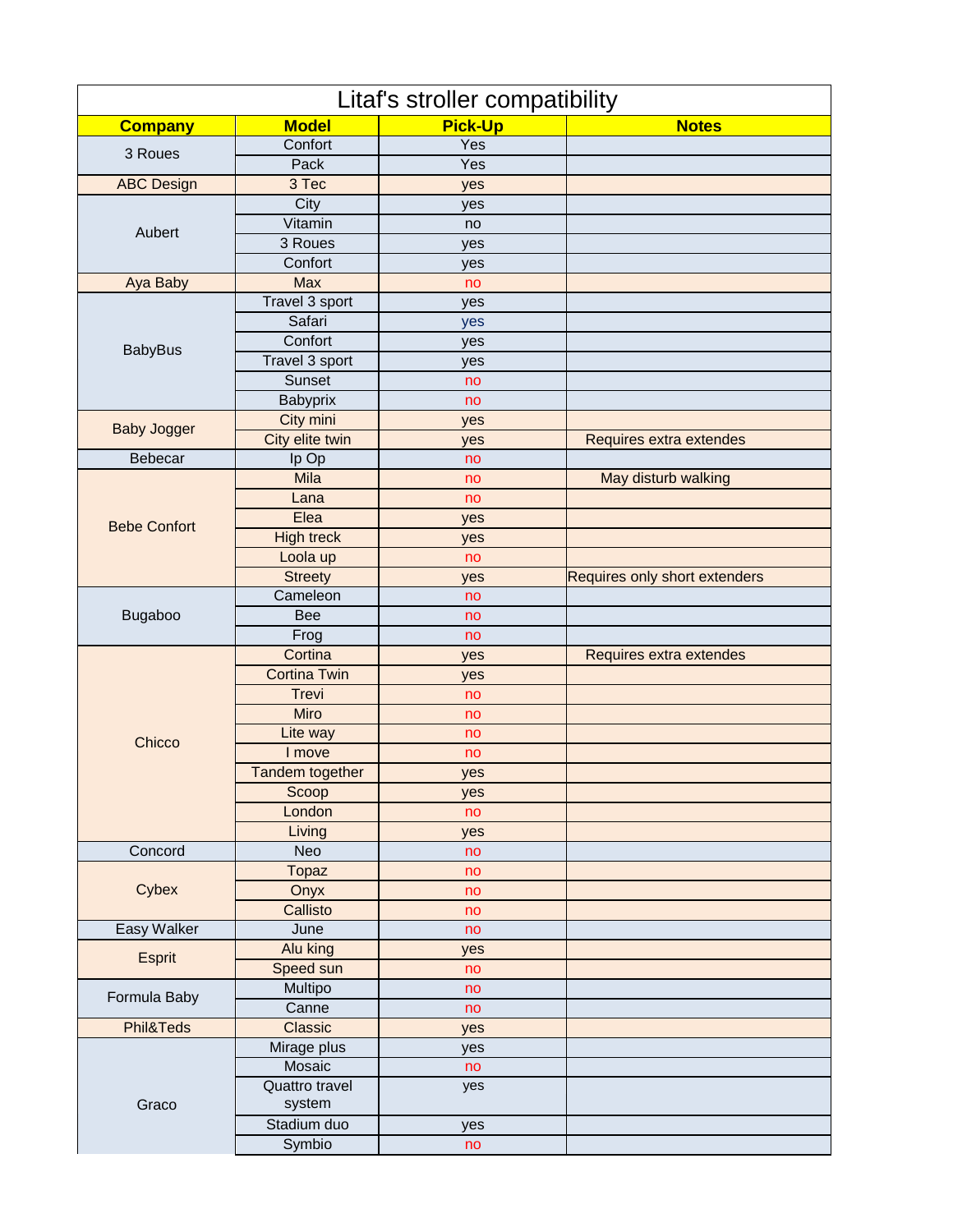|                  | <b>Trekko</b>        | yes       |                 |
|------------------|----------------------|-----------|-----------------|
|                  | Alano                | yes       |                 |
|                  | Zippy                | yes       |                 |
|                  | Espresso             | yes       |                 |
|                  | Twin swift           | no        |                 |
| Inglesina        | Otutto               | yes       |                 |
|                  | <b>Bravo launge</b>  | yes       |                 |
|                  | <b>Strip</b>         | yes       |                 |
|                  | Solo                 | yes       |                 |
| Jane             | Slalom pro           | no        |                 |
|                  | Cross                | yes       |                 |
|                  | Rider                | yes       |                 |
|                  | Nanuq                | no        |                 |
|                  | Trider               | no        |                 |
|                  | Power twin           | yes       |                 |
|                  | Twin two             | yes       |                 |
|                  | Oakland              | yes       |                 |
| Looping          | Quarto               | yes       |                 |
|                  | Techno XT/XLR        | yes       |                 |
|                  | Triumph              | yes       | not recommended |
|                  | Twin triumph         | yes       | not recommended |
| Maclaren         | Twin Techno          | yes       | not recommended |
|                  | Quest                | yes       | not recommended |
|                  | Volo                 | yes       | not recommended |
|                  | <b>Urbo</b>          | yes       |                 |
| Mamas&Papas      | Luna                 | yes       |                 |
|                  | Mylo                 | no        |                 |
| <b>Maxi Cosi</b> | Mura                 | yes       |                 |
| <b>Mutsy</b>     | 4Rider               | yes       |                 |
|                  | Quicky               | yes       |                 |
|                  | Zeta 3               | yes       |                 |
|                  | <b>Brize</b>         | yes       |                 |
| Neonato          | Synchro              | yes       |                 |
|                  | Reverso              | yes       |                 |
|                  | Piuma                | yes       |                 |
|                  | Plico P <sub>3</sub> | yes       |                 |
|                  | Plico mini           | no        |                 |
|                  | Aria                 | yes       |                 |
| Peg Perego       | Si                   |           |                 |
|                  | Uno                  | yes       |                 |
|                  | <b>Skate</b>         | yes<br>no |                 |
|                  | Pliko switch easy    | no        |                 |
|                  | drive                |           |                 |
|                  | Evolution IV         |           |                 |
| Perciles         | Urban                | yes       |                 |
|                  |                      | yes       |                 |
|                  | <b>Buzz</b>          | no        |                 |
|                  | Senzz                | yes       |                 |
| Quinny           | Speedy               | yes       |                 |
|                  | Moodd                | no        |                 |
|                  | Zapp                 | no        |                 |
| Recaro           | Baby zen             | no        |                 |
|                  | City link 2          | no        |                 |
| Red castle       | Shop N'jogg          | yes       |                 |
|                  | Micralite            | no        |                 |
| Romer            | B-agile chili        | yes       |                 |